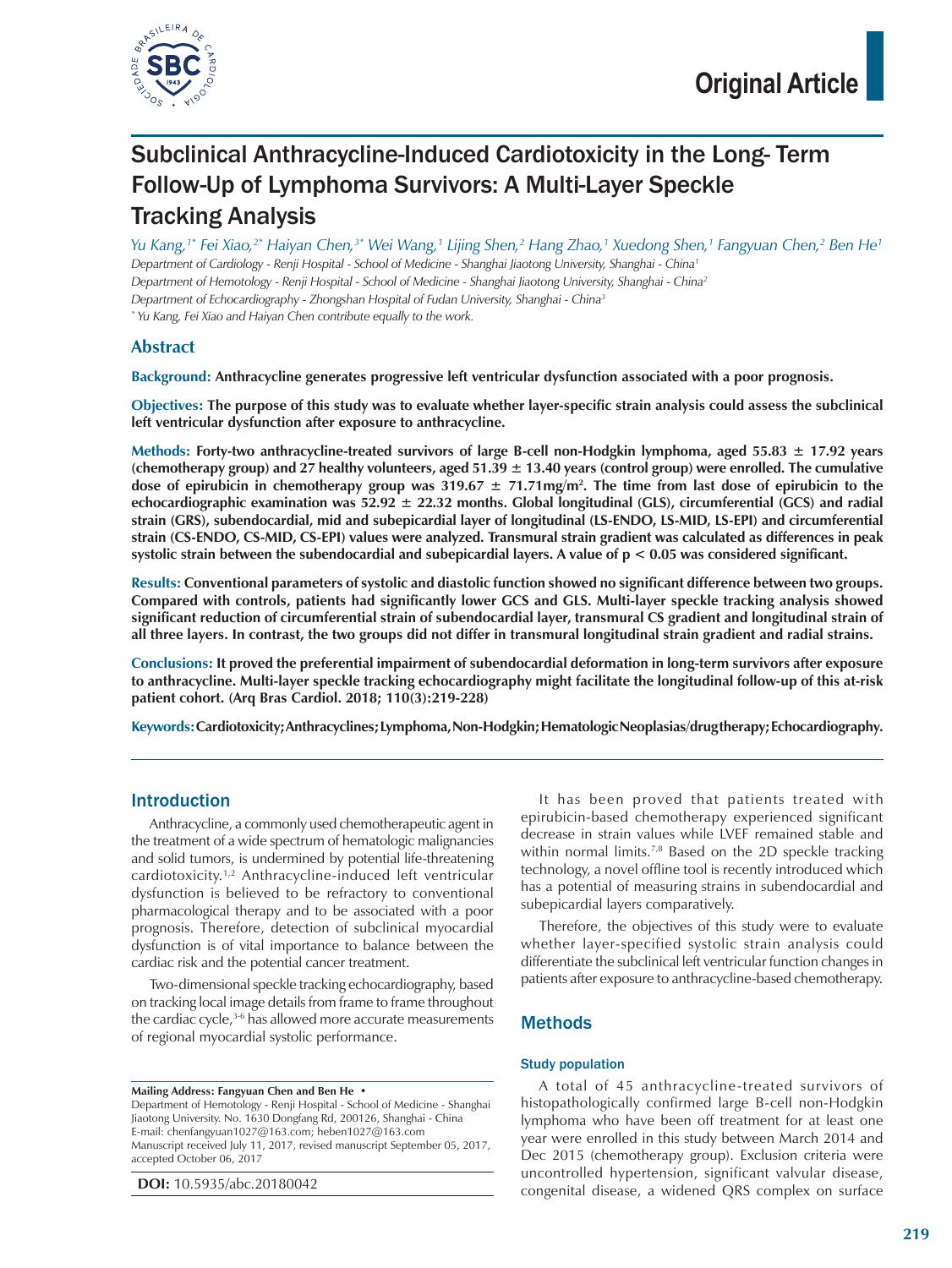ECG, arrhythmia, a previous history of heart failure and/or coronary artery disease. The following data were collected including date of completion of chemotherapy, duration of follow-up, cumulative doses of anthracyclines, symptoms and signs of heart failure, and cardiac medications. Twenty-eigh age-matched and gender-matched referred to our hospital for non-specific chest pain or palpitation, but with no history of cardiovascular disease patients and with completely normal electrocardiograms, echocardiograms, treadmill stress exercises and 24-hour, continuous ambulatory electrocardiograms were selected as controls (control group).

#### Echocardiographic imaging

Images were obtained in the left lateral decubitus position with Vivid E9 (GE Healthcare, Horton, Norway) ultrasound systems. Standard two-dimensional images were acquired according to recommendations of the American Society of Echocardiography.9 Depth was minimized to optimize the frame rate. At least three beats were digitally stored for offline analysis. Left ventricular ejection fraction was calculated using the modified Simpson's biplane method. Left ventricular mass index, relative wall thickness, transmitral peak early (E) and peak late (A) diastolic filling velocities were also measured. Tissue Doppler echocardiography was performed with the sample volume positioned at the basal LV free wall and septum at the mitral annular junction to obtain lateral and septal mitral annular systolic (S') and early diastolic myocardial tissue velocities (E').

#### Multi-layer speckle tracking echocardiography

Gray scale images for offline speckle tracking analysis were acquired at frame rate of 53 to 84 MHz. Echopac version 11.1 (GE Healthcare, Horton, Norway) was used for multi-layer strain analysis. The automatic tracking analysis was performed in the apical 4-chamber, 2-chamber, long-axis apical view for longitudinal strain and in the parasternal short-axis view at basal, mid-papillary and apical level for circumferential and radial strain according to the vendor's instructions. The endocardial border was manually traced at end-diastole. The ROI (region of interest) for strain analysis was adjusted manually. The locations of the tracking points were adjusted when necessary so that the region of interest extended from endocardial to epicardial borders to approximate the myocardium, which was divided into subendocardial, middle and subepicardial myocardium layers of equal thickness.

Peak circumferential (CS) and radial strain (RS) measurements were obtained from the basal, mid-segments of the septal, lateral, inferior, anterior, anteroseptal, posterior walls, apical segments of anterior, inferior, septal, lateral walls, totally 18 segments. Peak longitudinal strain (LS) measurements were obtained from the basal, mid- and apical segments of the anterior, inferior, anteroseptal, anterolateral, inferoseptal, inferolateral walls, totally 16 segments. In each segment, the subendocardial, middle and subepicardial LS and CS were calculated automatically. Regional strain values were averaged to determine global longitudinal/circumferential/radial strain (GLS, GCS, GRS), global subendocardial, middle and subepicardial LS (LS-ENDO, LS-MID, LS-EPI) and CS (CS-ENDO, CS-MID, CS-EPI). Transmural strain gradient was calculated as differences of peak systolic strain between the subendocardial and subepicardial layers. Strain values of each level were calculated.

#### Reproducibility

Intra- and inter-observer reproducibility was assessed by calculating the difference between the values of 10 randomly selected patients measured by one observer twice and by a second observer.

#### Statistical analysis

Continuous variables with normal distribution were expressed as the mean  $\pm$  standard deviation. Continuous variables with non-normal distribution were expressed as median and interquartile range. Differences between two groups were determined using independent samples t test for continuous variables with normal distribution and Kruskal Wallis test for with non-normal distribution. One sample K-S test was used in determining the normality of data. One way ANOVA test was used to compare the differences between strain values of different layers and different levels within each group. Relations between strain values and cumulative anthracycline dose were determined by Pearson correlation analysis. Interobserver and intraobserver reproducibility of strain values were assessed using intraclass correlation coefficients (ICCs) and Bland-Altman analysis. Data were analyzed by SPSS version 16.0 (SPSS, Inc, Chicago, IL, USA).

A value of  $p < 0.05$  was considered significant.

#### Results

Three patients and one healthy volunteer were excluded from the analysis because of poor image quality (defined as > 2 non-visualized segments). Forty-two patients, 18 males, ranging in age from 22 to 77 years (mean age  $55.83 \pm 17.92$  years), and 27 healthy volunteers, 14 males, ranging in age from 32 to 77 years (mean age  $51.39 \pm 13.40$  years), were finally included in the statistical analysis. Table 1 shows the two groups clinical characteristics. In all patients, the cumulative dose of epirubicin was 319.67  $\pm$  71.71 mg/m<sup>2</sup> (ranging from 150.94 mg/m<sup>2</sup> to 440.00 mg/m<sup>2</sup>). Patients have not received radiotherapy or other cardiotoxic agents. No patient complained of cardiovascular related symptoms. EKG remained normal in all patients. The time from last dose of epirubicin to the echocardiographic examination was  $52.92 \pm 22.32$  months (ranging from 24 months to 104 months).

#### Conventional echocardiographic parameters

Table 2 summarized the echocardiographic findings in the two groups. Conventional parameters of systolic and diastolic function, including body surface area indexed left ventricular end-diastolic volume (LVEDV/BSA), body surface area indexed left ventricular end-systolic volume (LVESV/BSA), left ventricular ejection fraction, E velocity, A velocity, E/A ratio, deceleration time, S' velocity, E/E', isovolumic relaxation time showed no significant difference between two groups.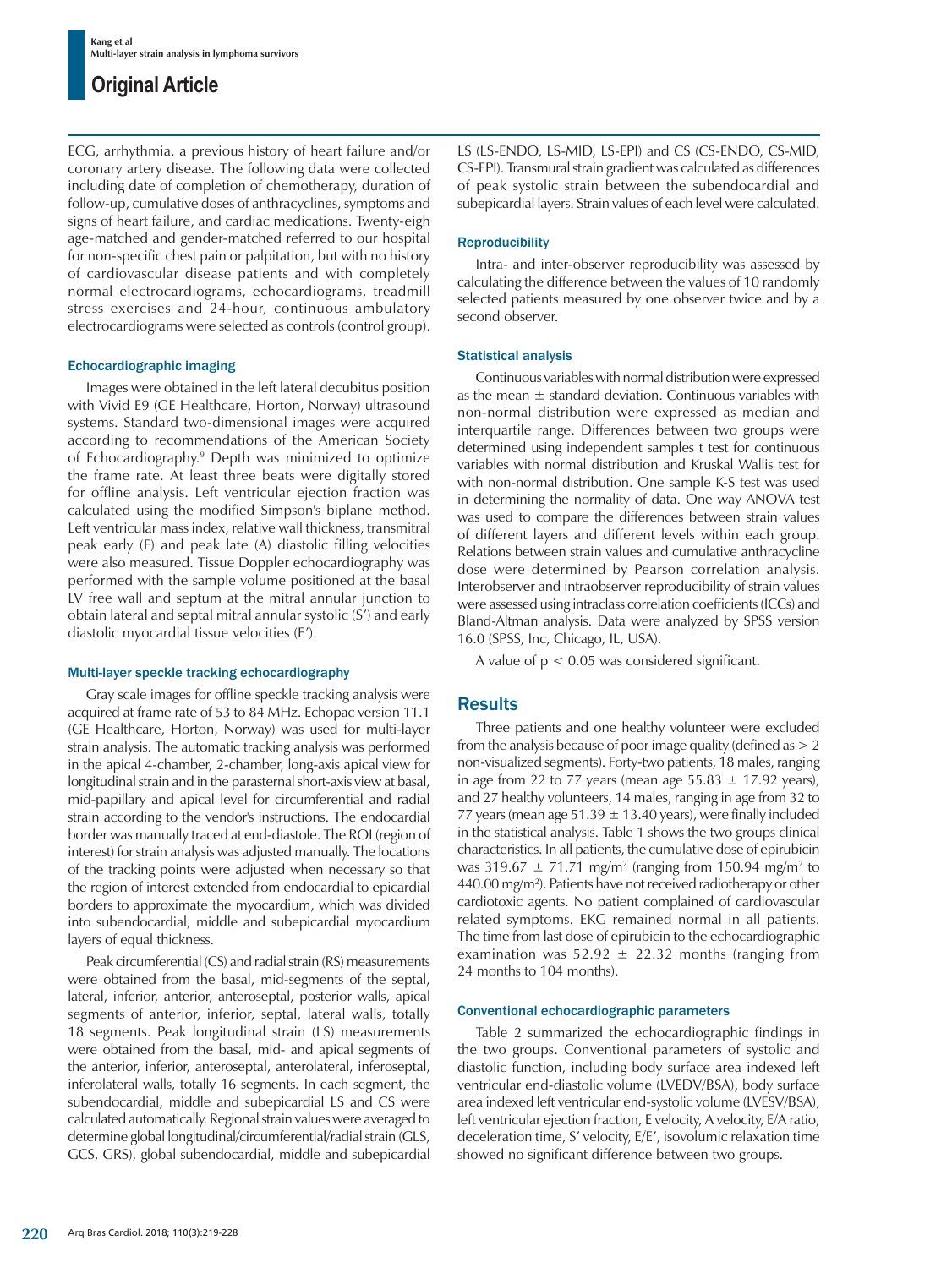|                        | Normal            | Chemotherapy      | p value |
|------------------------|-------------------|-------------------|---------|
| Number                 | 27                | 42                |         |
| Male $(n\frac{9}{6})$  | 12 (44.44)        | 18 (42.86)        | 0.84    |
| Age (y)                | $50.39 \pm 13.40$ | $55.83 \pm 17.92$ | 0.16    |
| Hypertension (n/%)     | 0(0)              | 4(9.52)           |         |
| ACEI $(n\%)$           | 0(0)              | 1(2.38)           |         |
| ARB (n/%)              | 0(0)              | 1(2.38)           |         |
| $CCB(n\%)$             | 0(0)              | 0(0)              |         |
| $\beta$ -blocker (n/%) | 0(0)              | 1(2.38)           |         |
| Smoker (n/%)           | 5(17.24)          | 9(21.42)          | 0.470   |
| DM $(n/\%)$            | 0(0)              | 1(2.38)           |         |
| SBP (mmHg)             | $124.8 \pm 12.6$  | $121.6 \pm 12.5$  | 0.627   |
| DBP (mmHg)             | $70.7 \pm 9.3$    | $69.5 \pm 7.9$    | 0.233   |
| HR (bpm)               | $78.0 \pm 11.3$   | $81.0 \pm 14.5$   | 0.099   |

#### **Table 1 – Clinical characteristics of two groups**

*ACEI: angiotensin-converting enzyme inhibitors; ARB: angiotensin receptor blockers; CCB: calcium-channel blocker; DBP: diastolic blood pressure; DM: diabetes mellitus; HR: heart rate; SBP: systolic blood pressure; p values were assessed by independent samples t test*

#### **Table 2 – Conventional echocardiographic parameters between two groups.**

|                   | <b>Normal</b>      | Chemotherapy       | p value |
|-------------------|--------------------|--------------------|---------|
| LVEDV/BSA (ml)    | $47.22 \pm 13.97$  | $46.99 \pm 13.99$  | 0.95    |
| LVESV/BSA (ml)    | $16.31 \pm 6.24$   | $16.30 \pm 6.47$   | 0.99    |
| LVMI $(g/m2)$     | $79.32 \pm 16.66$  | $71.87 \pm 13.68$  | 0.13    |
| <b>RWT</b>        | $0.36 \pm 0.05$    | $0.36 \pm 0.05$    | 0.93    |
| LVEF $(%)$        | $66.46 \pm 5.55$   | $66.04 \pm 6.52$   | 0.78    |
| E velocity (m/s)  | $80.38 \pm 24.11$  | $72.45 \pm 16.99$  | 0.11    |
| A velocity (m/s)  | $76.62 \pm 17.76$  | $76.61 \pm 19.07$  | 0.95    |
| E/A ratio         | $1.11 \pm 0.44$    | $1.01 \pm 3.53$    | 0.32    |
| S' velocity (m/s) | $9.50 \pm 2.19$    | $9.24 \pm 2.08$    | 0.60    |
| $E/E'$ ratio      | $6.95 \pm 3.21$    | $6.71 \pm 2.31$    | 0.71    |
| $DT$ (ms)         | $145.88 \pm 27.81$ | $149.95 \pm 34.28$ | 0.61    |
| IVRT (ms)         | $85.36 \pm 20.14$  | $88.13 \pm 24.77$  | 0.62    |

BSA: body surface area; DT: deceleration time; FS: fraction shortening; LVEDV: left ventricular end-diastolic volume; LVEF: left ventricular ejection fraction; LVESV: left ventricular end-systolic volume; LVMI: left ventricular mass index; IVRT: isovolumic relaxation time; RWT: relative wall thickness; p values were assessed by independent *samples t test*

#### Multi-layer speckle tracking echocardiography

In both groups, longitudinal and circumferential strains were highest in the apical region and decreased significantly from apical to basal level (Table 3,4). The left ventricular longitudinal and circumferential strains of different myocardial layers in patients and controls are shown in Table 5, Figure 1. Transmural strain gradients in LS and CS were demonstrated in both patients and controls, with strain values decreasing from the subendocardial to subepicardial layers. GCS was significantly decreased in chemotherapy group respect to control group  $(-27.73\% \pm 3.37\% \text{ vs } -24.94\% \pm 4.14\%, \text{ p} = 0.004).$ The reduction of GCS was attributable to significantly reduced CS-ENDO but preserved CS-EPI strain in patients compared with controls. The longitudinal strain values of global left ventricle and all three layers were significantly decreased in chemotherapy group. However, the two groups did not differ in transmural longitudinal strain gradient. In contrast, there was no statistic difference in radial strains between the two groups.

There was no correlation between anthracycline dose and layer specific strain values.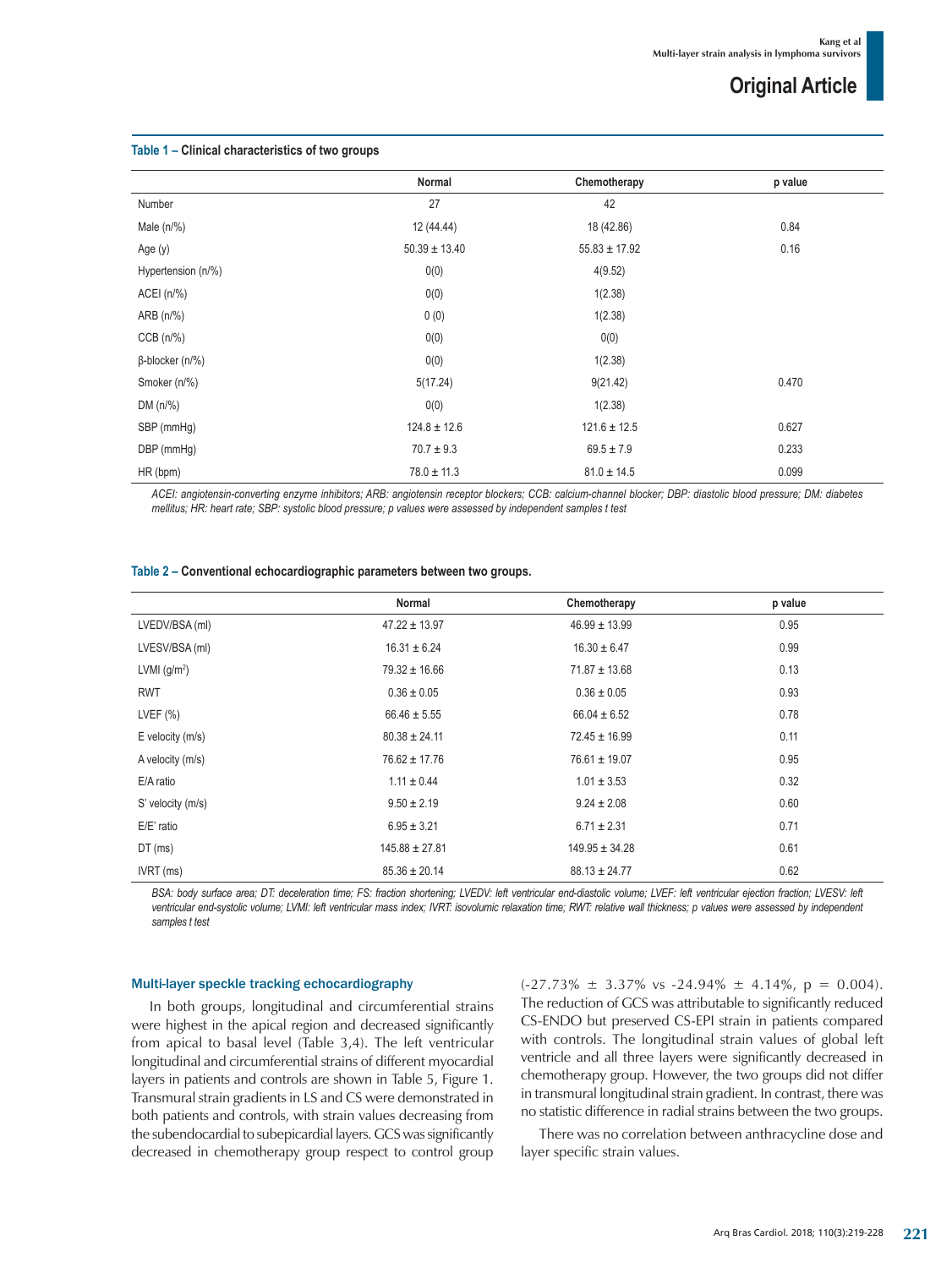#### **Table 3 – Three-layer circumferential strain values between two groups stratified by levels**

|                    | CS-Endo(%)        |                   |         | $CS\text{-Mid}(\%)$ |                   |         | $CS-Epi(\%)$      |                   |         |
|--------------------|-------------------|-------------------|---------|---------------------|-------------------|---------|-------------------|-------------------|---------|
|                    | Control           | Chemotherapy      | P value | Control             | Chemotherapy      | P value | Control           | Chemotherapy      | p value |
| <b>Basal level</b> | $-33.48 \pm 5.10$ | $-26.26 \pm 4.34$ | 0.000   | $-23.95 \pm 4.26$   | $-22.37 \pm 4.28$ | 0.149   | $-17.58 \pm 4.03$ | $-16.85 \pm 3.93$ | 0.453   |
| Mid level          | $-34.29 \pm 4.21$ | $-31.25 \pm 5.39$ | 0.014   | $-24.45 \pm 3.46$   | $-22.57 \pm 3.67$ | 0.053   | $-17.54 + 3.21$   | $-16.85 \pm 3.94$ | 0.063   |
| Apical level       | $-44.31 \pm 6.14$ | $-41.13 \pm 9.47$ | 0.038   | $-30.32 \pm 4.46$   | $-28.91 \pm 6.34$ | 0.316   | $-21.77 \pm 3.95$ | $-19.81 \pm 5.39$ | 0.105   |
| P value            | 0.000             | 0.000             |         | 0.000               | 0.000             |         | 0.000             | 0.000             |         |

CS-ENDO: subendocardial circumferential strain; CS-EPI: subepicardial circumferential strain; CS-MID: middle circumferential strain. P values were analyzed by one *way ANOVA test.*

#### **Table 4 – Three-layer longitudinal strain values between two groups stratified by levels**

|                    | $LS\text{-}Endo(\%)$ |                   | $LS-Mid(\%)$ |                   | $LS-Epi(\%)$      |         |                   |                   |         |
|--------------------|----------------------|-------------------|--------------|-------------------|-------------------|---------|-------------------|-------------------|---------|
|                    | Control              | Chemotherapy      | P value      | Control           | Chemotherapy      | P value | Control           | Chemotherapy      | p value |
| <b>Basal level</b> | $-18.51 \pm 2.55$    | $-16.82 \pm 2.36$ | 0.006        | $-17.74 \pm 2.50$ | $-16.49 \pm 2.11$ | 0.027   | $-17.07 \pm 2.50$ | $-15.63 \pm 2.00$ | 0.009   |
| Mid level          | $-22.76 \pm 2.72$    | $-21.04 \pm 2.87$ | 0.014        | $-20.82 \pm 2.39$ | $-19.45 \pm 2.49$ | 0.028   | $-19.23 \pm 2.56$ | $-16.87 \pm 2.26$ | 0.000   |
| Apical level       | $-34.36 \pm 3.23$    | $-32.29 \pm 5.69$ | 0.101        | $-26.20 \pm 3.06$ | $-25.08 \pm 4.23$ | 0.623   | $-20.8 \pm 2.55$  | $-19.53 \pm 5.12$ | 0.538   |
| P value            | 0.000                | 0.000             |              | 0.000             | 0.000             |         | 0.000             | 0.000             |         |

*LS-ENDO: subendocardial longitudinal strain; LS-EPI: subepicardial longitudinal strain; LS-MID: middle longitudinal strain. P values were analyzed by one way ANOVA test.*

#### **Table 5 – Strain values between two groups.**

|                    | Control           | Chemotherapy      | p value  |
|--------------------|-------------------|-------------------|----------|
| $GLS$ $(\%)$       | $-21.86 \pm 2.38$ | $-20.36 \pm 2.58$ | $0.016*$ |
| GCS(%)             | $-27.73 \pm 3.37$ | $-24.94 \pm 4.14$ | $0.004*$ |
| GRS (%)            | $31.44 \pm 12.98$ | $26.89 \pm 9.75$  | 0.118    |
| $LS-ENDO(\%)$      | $-25.21 \pm 2.72$ | $-23.38 \pm 3.11$ | $0.014*$ |
| $LS-MID(\%)$       | $-21.53 \pm 2.36$ | $-20.35 \pm 2.58$ | $0.029*$ |
| $LS-EPI(\%)$       | $-18.83 \pm 2.19$ | $-17.35 \pm 2.48$ | $0.013*$ |
| LS gradient $(\%)$ | $-6.38 \pm 1.28$  | $-6.03 \pm 2.07$  | 0.439    |
| CS-ENDO(%)         | $-37.37 \pm 3.79$ | $-32.88 \pm 5.23$ | $0.000*$ |
| $CS-MID(\%)$       | $-26.24 \pm 2.98$ | $-24.62 \pm 4.13$ | 0.073    |
| $CS-EPI(\%)$       | $-19.56 \pm 4.45$ | $-17.32 \pm 4.13$ | 0.066    |
| $CS$ gradient(%)   | $-17.80 \pm 3.69$ | $-15.55 \pm 4.59$ | $0.0*$   |

CS-ENDO: subendocardial circumferential strain; CS-EPI: subepicardial circumferential strain; CS-MID: middle circumferential strain; GCS: global circumferential *strain; GLS: global longitudinal strain; GRS: global radial strain; LS-ENDO: subendocardial longitudinal strain; LS-EPI: subepicardial longitudinal strain; LS-MID:middle longitudinal strain. \*: p < 0.05. p values were assessed by independent samples t test*

#### Inter and intra-observer variation

Inter-observer measurement showed ICC = 0.91 for CS-ENDO, 0.83 for CS-MID, 0.91 for CS-EPI, 0.95 for GCS, 0.61 for RS, 0.87 for LS-ENDO, 0.85 for LS-MID, 0.90 for LS-EPI, 0.91 for GLS. Similarly, intra-observer measurement showed ICC = 0.96 for CS-ENDO, 0.89 for CS-MID, 0.97 for CS-EPI, 0.97 for GCS, 0.73 for RS, 0.86 for LS-ENDO, 0.85 for LS-MID, 0.82 for LS-EPI, 0.94 for GLS, indicating satisfactory reproducibility by speckle-tracking-derived multilayer analysis of circumferential and longitudinal strain values. Bland-Altman curves of strain values were shown on Figure 2.

### **Discussion**

Globally, cancer is diagnosed in 12.7 million people annually, with its incidence projected to increase by 40% in high-income countries from 2008 to 2030.10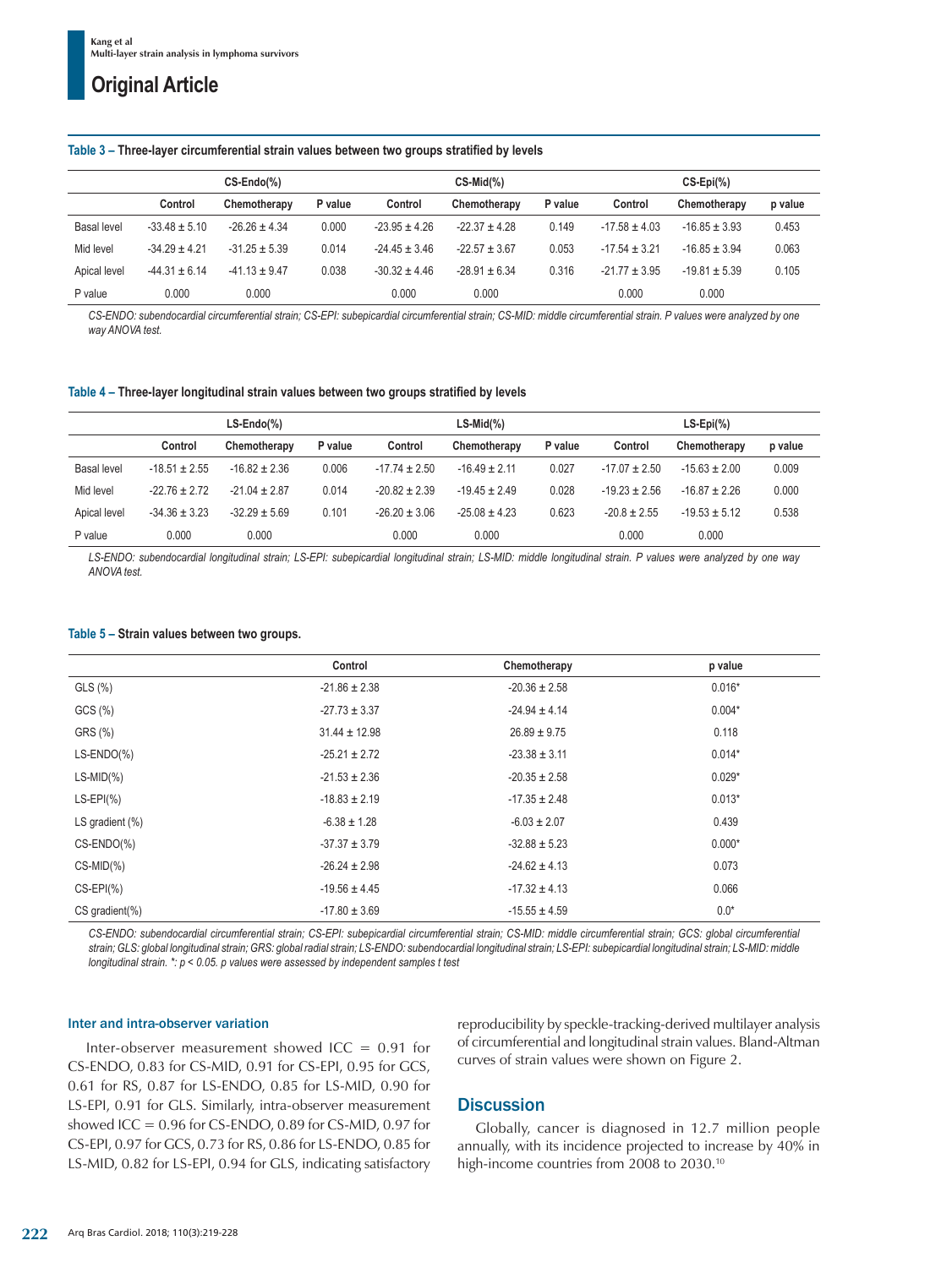

**Figure 1 –** *Strain values between two groups. \*:p < 0.05.*

Anthracyclines are powerful cytotoxic agents, available to treat a wide spectrum of hematologic malignancies and solid tumors. However, life altering cardiac sequelae from anthracyclines remain a problem, with a range of 5-23% of patients developing late-onset heart failure secondary to anthracycline induced-cardiotoxicity.11

 Reliable, sensitive and non-invasive methods in detecting cardiac function are of vital importance in these patients. The present study demonstrated that subclinical cardiotoxicity existed in long-survivors after receiving anthracycline therapy albeit normal conventional echocardiographic findings, implicating the more sensitive nature of these parameters in monitoring anthracycline cardiotoxicity.

Recently tagged magnetic resonance imaging provided a detailed quantitative analysis of left ventricular transmural differences in myocardial deformation.12 Echocardiographic speckle-tracking strain analysis, which is angle-independent, provides a noninvasive method to assess left ventricular mechanics, thus translating clinically relevant aspects of cardiac performance from "bench to bedside". Furthermore, the echocardiographic speckle tracking derived transmural gradients has recently been validated against sonomicrometry crystal in a sheep model.<sup>13</sup> As proved by previous studies, $14-16$  our observations showed great interobserver and intraobserver agreement, suggesting reasonable reproducibility of the speckle tracking-derived multi-layer strain parameters.

The present study confirmed the presence of transmural and translevel gradient in myocardial circumferential and longitudinal strains, with higher values in the subendocardial myocardial layer and in the apical level in both normal subjects and patients exposed to anthracycline, as is improved by Shi et al.<sup>16</sup> The difference in amplitude of myocardial contraction between the subendocardial and subepicardial regions was related to the orientation pattern of myocardial fiber in the heart. It has been described that in normal heart, contraction is greater in the subendocardial myocardium layer than in the subepicardial myocardium layer.17 However, with greater contraction and higher energy requirements, subendocardial layer was more susceptible to injury, which can be detected by multi-layer speckle tracking strain analysis. Beck et al.18 has demonstrated that a multi-layer analysis of myocardial deformation is highly accurate in the differentiation between different degrees of scar transmurality as assessed by MRI. In particular, multi-layer strain analysis provided higher accuracy to discriminate nontransmural versus noninfarction or trasmural versus nontransmural infarction compared with global strain. Altiok et al.<sup>19</sup> has also found that circumferential endocardial strain analysis allowed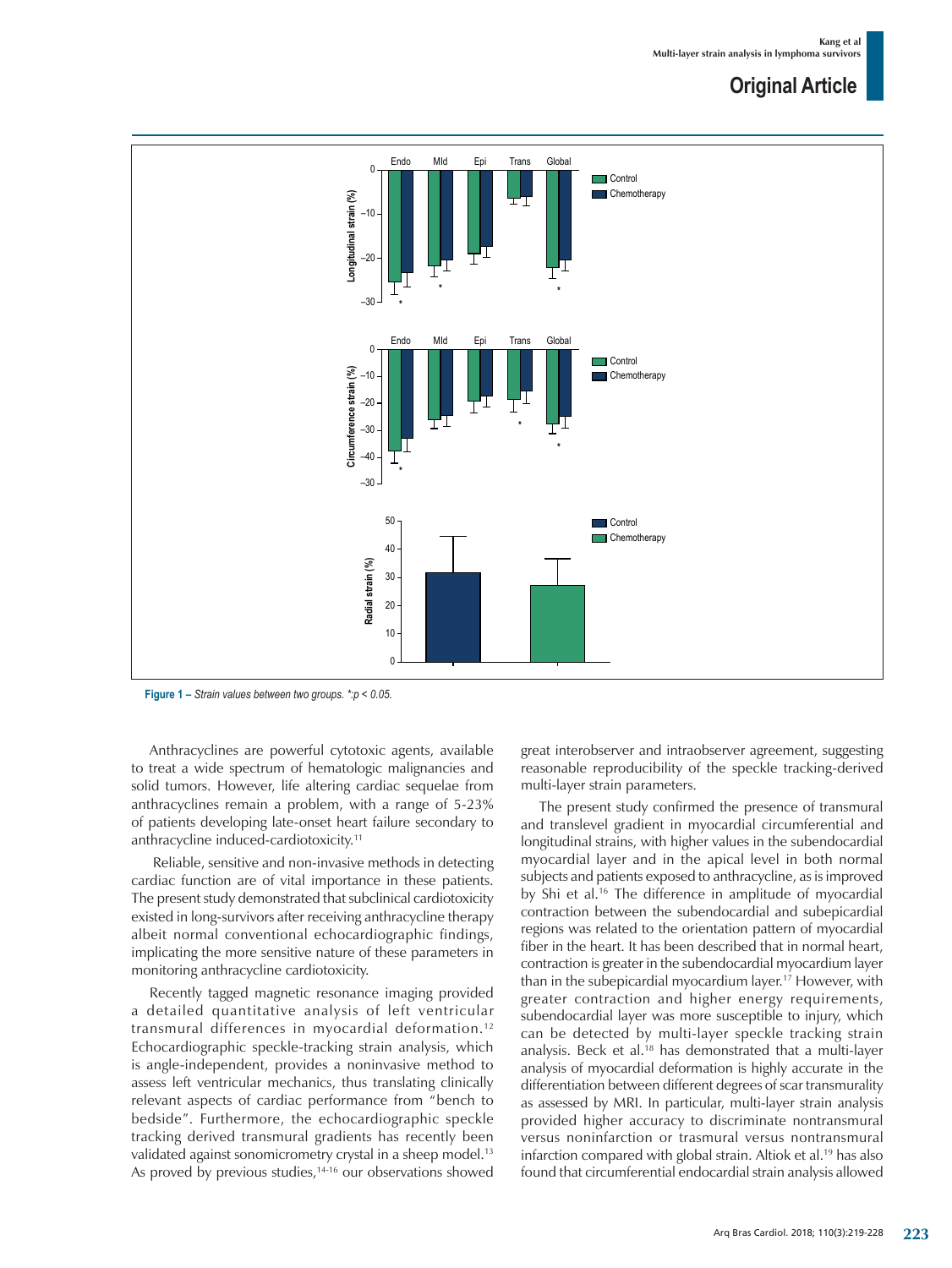

**Figure 2 –** *Bland-Altman analysis of inter-, intra-observation reproducibility.*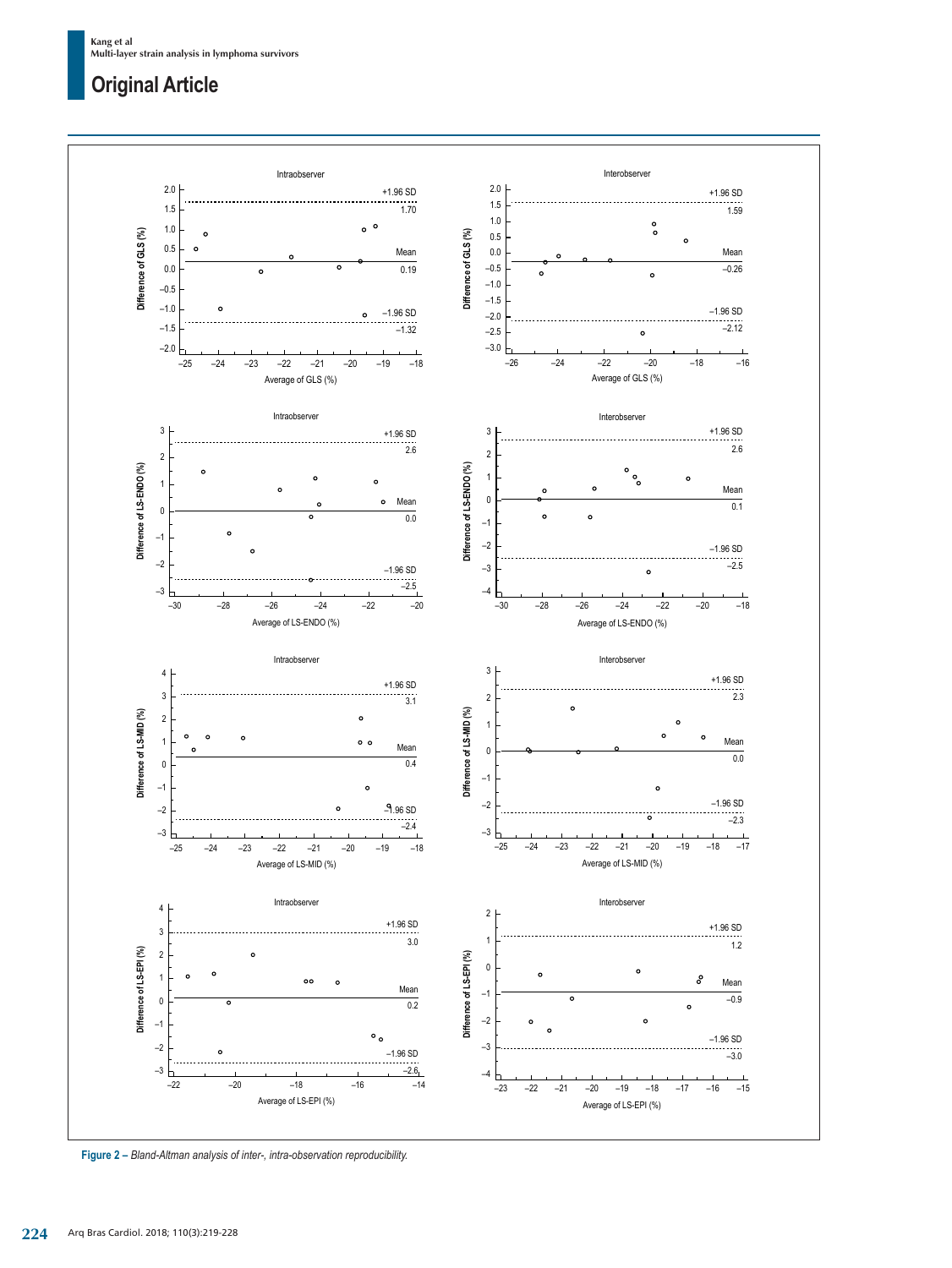

**Figure 2 –** *Bland-Altman analysis of inter-, intra-observation reproducibility.*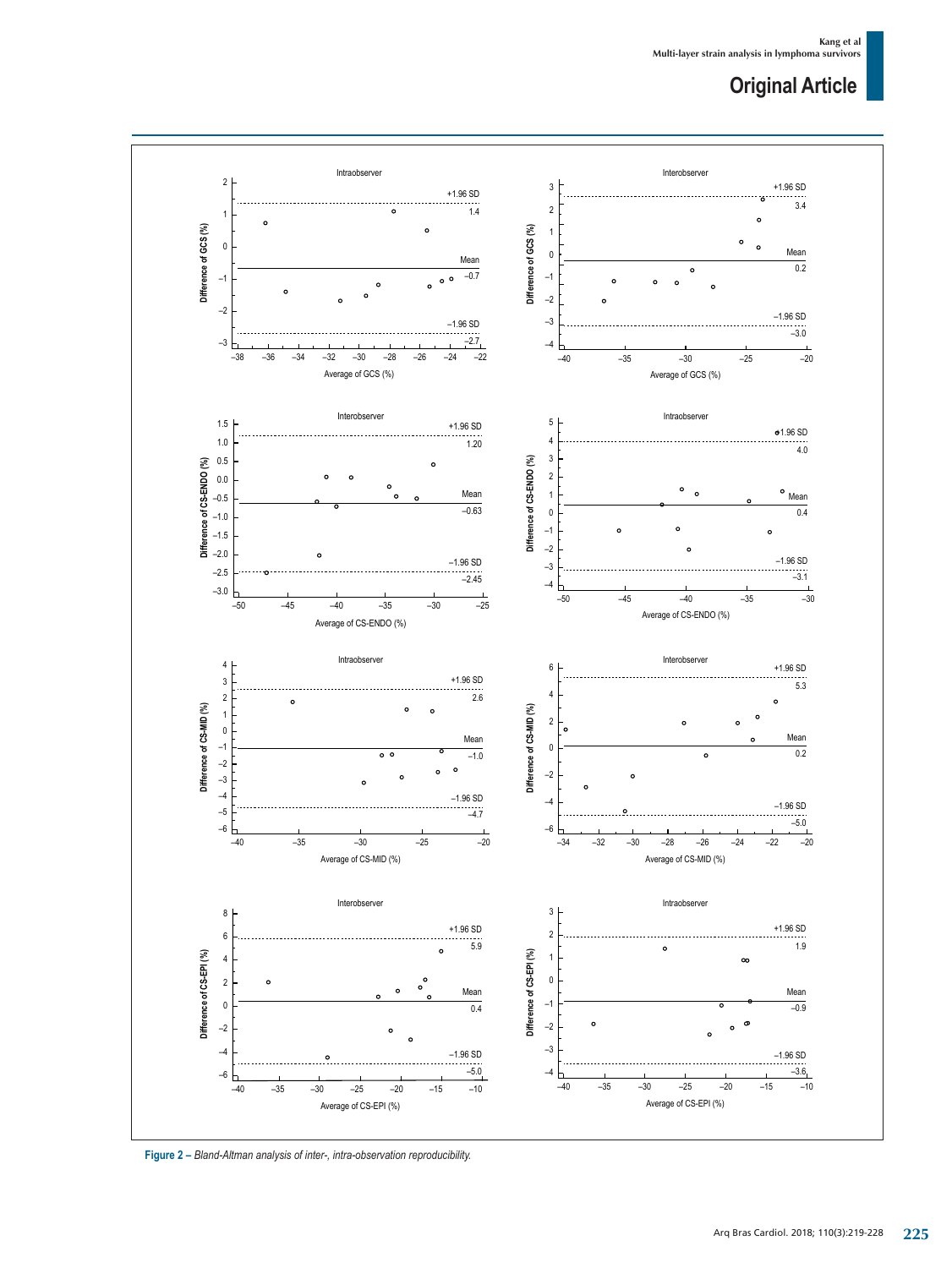accurate distinction between segments with non-transmural infarction vs those with no infarction and between segments with transmural vs non-transmural infarction as defined by late gadolinium enhancement cardiovascular magnetic resonance. In the present study, we adopted a multi-layer strain approach in analyzing layer-specific ventricular deformation and observed the decrease of subendocardial circumferential strain values and transmural circumferential gradient in long-term survivors exposed to anthracycline. It has been proved in animal models of anthracycline cardiotoxicity that severe myocytolysis mainly involved the subendocardium of the ventricle.<sup>20</sup> Moreover, Perel et al.<sup>21</sup> observed a regional and diffuse pattern of subendocardial enhancement using cardiac magnetic resonance imaging in patients with anthracycline-induced cardiomyopathy. Hence, the findings in our study of reduction of subendocardial circumferential strain values and transmural circumferential gradient but preserved subepicardial circumferential strain was consistent with the same hypothesis of subendocardial injury induced by anthracycline. Moreover, it has been proved $22$  that in patients with chronic ischemic cardiomyopathy, subendocardial circumferential strain was a powerful predictor of cardiac events and appeared to be a better parameter than LVEF and other strain variables analyzed by echocardiography. Therefore, we believed that further importance may need to be attached to the changes of subendocardial circumferential strains.

We observed that after anthracycline exposure, longitudinal strains of all the three layers decreased significantly. However, transmural longitudinal strain gradient did not show any difference compared to normal group. It is reported that the subendocardium is predominantly composed of longitudinal myocardial fiber. The subendocardial deformation is greatest in the longitudinal direction and verifies the endo-epicardial gradient in normal left ventricles on magnetic resonance imaging.23,24 Hence, the longitudinal left ventricular mechanics are predominantly governed by the subendocardial region of the myocardium, which probably accounts for our findings of the reduction of all three layers of longitudinal strain values and the absence of difference in longitudinal transmural gradient.

The lack of difference in radial strain between two groups in our study was perhaps not surprising, which was concordance with some previous studies.<sup>25,26</sup> It was recently published that peak radial strain differed largely between different software and algorithms, and small changes in width can change large RS differences.27 In the present study, the interobserver variation did not show satisfactory reproducibility of RS measurement. Hence, it may suggest that indices of radial deformation are not as sensitive as circumferential and longitudinal strains in detecting subclinical left ventricular dysfunction.

The absence of associations between strain parameters and cumulative anthracycline indicated lack of a safe dose that was free of cardiotoxicity. It has been proved that even children who have received a cumulative doxorubicin dose as low as  $45$ mg/m $^2$  have reduced left ventricular mass $^{28}$  and anthracycline damage to all cardiac structures may begin with the first anthracycline dose.<sup>29</sup>

#### Limitation

Several limitations to this study warranted comment. This was a cross-sectional study of a relatively small patient cohort, which did not provide information on the value of myocardial deformation parameters in prognostication. Further out-come studies with hard clinical endpoints will be required to determine the clinical significance of our findings. Secondly, although speckle tracking echocardiography allows interrogation of global strain, these parameters are not entirely load dependent and need to be interpreted with caution when an alteration of cardiac status with acute changes in load is anticipated.

### **Conclusion**

Despite normal left ventricular ejection fraction, subtle abnormalities in myocardial systolic function were present in long-term survivors after anthracycline exposure. It provided the evidence of preferential impairment of subendocardial deformation in long-term survivors after exposure to anthracycline. Multi-layer speckle tracking echocardiography, a potential non-invasive tool for the detection of subclinical anthracycline-induced myocardial abnormalities, might facilitate the longitudinal follow-up of this at-risk patient cohort.

#### Author contributions

Conception and design of the research: Kang Y, Shen X; Acquisition of data: Kang Y, Xiao F Xiao F, Chen H, Wang W, Zhao H; Analysis and interpretation of the data: Kang Y, Chen H, Wang W; Statistical analysis: Kang Y, Xiao F, Chen H, Shen L, Zhao H; Obtaining financing: Chen F, He B; Writing of the manuscript: Kang Y, Chen H, Shen L; Critical revision of the manuscript for intellectual content: Chen F, He B.

#### **Potential Conflict of Interest**

No potential conflict of interest relevant to this article was reported.

#### **Sources of Funding**

This work was supported by grants from the National Nature Science Foundation of China (81401411) and Nature Science Foundation of Shanghai (14ZR1425200, 16ZR1420600).

#### **Study Association**

This study is not associated with any thesis or dissertation work.

#### **Ethics approval and consent to participate**

This study was approved by the Ethics Committee of the Renji Hospital under the protocol number 2014(N012). All the procedures in this study were in accordance with the 1975 Helsinki Declaration, updated in 2013. Informed consent was obtained from all participants included in the study.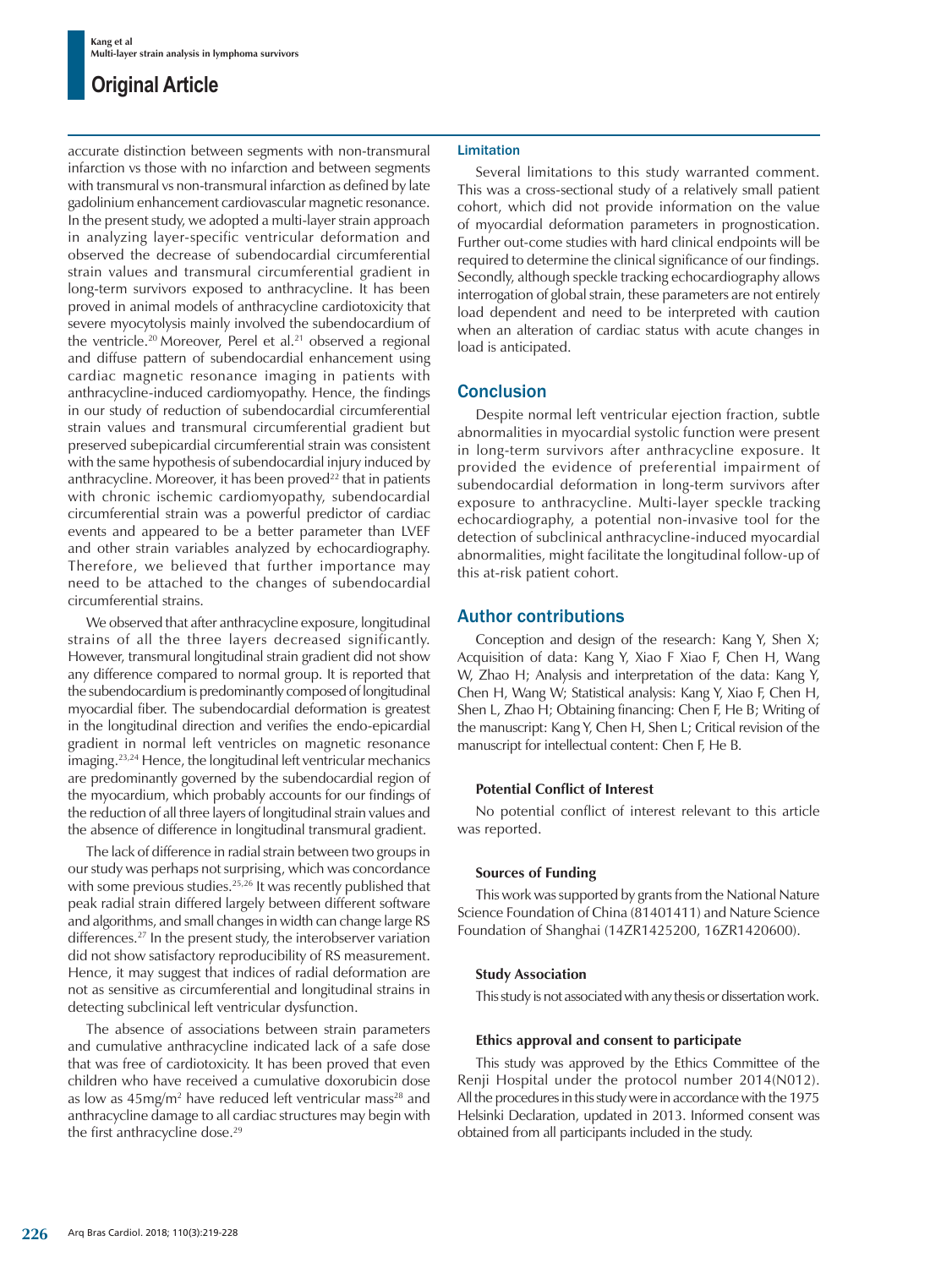### **References**

- 1. Lipshultz SE, Lipsitz SR, Sallan SE, Dalton VM, Mone SM, Gelber RD, et al. Chronic progressive cardiac dysfunction years after doxorubicin therapy for childhood acute lymphoblastic leukemia. . 2005;23(12):2629-36. doi: 10.1200/JCO.2005.12.121.
- 2. Van Dalen EC, van den Brug M, Caron HN, Kremer LC. Anthracyclineinduced cardiotoxicity: comparison of recommendations for monitoring cardiac function during therapy in paediatric oncology trials. . 2006;42(18):3199-205. doi: 10.1016/j.ejca.2006.08.002.
- 3. Amundsen BH, Helle-Valle T, Edvardsen T, Torp H, Crosby J, Lyseggen E, et al. Noninvasive myocardial strain measurement by speckle tracking echocardiography: validation against sonomicrometry and tagged magnetic resonance imaging. . 2006;47(4):789-93. doi: 10.1016/j.jacc.2005.10.040.
- 4. Cho GY, Chan J, Leano R, Strudwick M, Marwick TH. Comparison of two-dimensional speckle and tissue velocity based strain and validation with harmonic phase magnetic resonance imaging. Am J Cardiol. 2006;97(11):1661-6. doi: 10.1016/j.amjcard.2005.12.063.
- 5. Helle-Valle T, Crosby J, Edvardsen T, Lyseggen E, Amundsen BH, Smith HJ, et al. New noninvasive method for assessment of left ventricular rotation: speckle tracking echocardiography. . 2005;112(20):3149-56. doi: 10.1161/ CIRCULATIONAHA. 104.531558.
- 6. Reisner SA, Lysyansky P, Agmon Y, Mutlak D, Lessick J, Friedman Z. Global longitudinal strain: a novel index of left ventricular systolic function. . 2004;17(6):630-3. doi: 10.1016/j.echo.2004.02.011
- 7. Kang Y, Xu X, Cheng L, Li L, Sun M, Chen H, et al. Two-dimensional speckle tracking echocardiography combined with high sensitive cardiac troponin T in early detection and prediction of cardiotoxicity during epirubicine-based chemotherapy. Eur J Heart Fail. 2014:16(3):300-8. doi: 10.1002/ejhf.8.
- 8. Kang Y, Cheng L, Li L, Chen H, Sun M, Wei Z, et al. Early detection of anthracycline-induced cardiotoxicity using two-dimensional speckle tracking echocardiography. Cardiol J. 2013:20(6):592-9. doi: 10.5603/CJ.2013.0158.
- 9. Lang RM, Bierig M, Devereux RB, Flachskampf FA, Foster E, Pellikka PA, et al. Recommendations for cardiac chamber quantification by echocardiography in adults: an update from the American Society of Echocardiography and the European Association of Cardiovascular Imaging. Eur Heart J Cardiovasc Imaging. 2015;16(3):233-70. doi: 10.1093/ehjci/jev014
- 10. Cardinale D, Colombo A, Lamantia G, Colombo N, Civelli M, De Giacomi G, et al. Anthracycline-induced cardiomyopathy: clinical relevance and response to pharmacologic therapy. 2010;55(3):213-20. doi: 10.1016/j. jacc.2009.03.095
- 11. Delfino JG, Fornwalt BK, Eisner RL, Leon AR, Oshinski JN. Determination of transmural, endocardial, and epicardial radial strain and strain rate from phase contrast MR velocity data. J Magn Reson Imaging. 2008;27(3):522-8. doi: 10.1002/jmri.21211.
- 12. Ishizu T, Seo Y, Enomoto Y, Sugimori H, Yamamoto M, Machino T, Kawamura R, et al. Experimental validation of left ventricular transmural strain gradient with echocardiographic two-dimensional speckle tracking imaging. Eur J Echocardiogr. 2010;11(4):377-85. doi: 10.1093/ejechocard/jep221
- 13. Zhang Q, Fang F, Liang YJ, Xie JM, Wen YY, Yip GW, et al. A novel multi-layer approach of measuring myocardial strain and torsion by 2D speckle tracking imaging in normal subjects and patients with heart disease. Int J Cardiol. 2011;147(1):32-7. doi: 10.1016/j.ijcard.2009.07.041
- 14. Ozawa K, Funabashi N, Takaoka H, Kamata T, Kanaeda A, Saito M, et al. Characteristic myocardial strain identified in hypertrophic cardiomyopathy subjects with preserved left ventricular ejection fraction using a novel multilayer transthoracic echocardiography technique. Int J Cardiol. 2015 Apr 1;184:237-43. doi: 10.1016/j.ijcard.2015.01.070
- 15. Götte MJ, Germans T, Rüssel IK, Zwanenburg JJ, Marcus JT, van Rossum AC, et al. Myocardial strain and torsion quantified by cardiovascular magnetic resonance

tissue tagging: studies in normal and impaired left ventricular function. J Am Coll Cardiol. 2006;48(10):2002-11. doi: 10.1016/j.jacc.2006.07.048

- 16. Shi J, Pan C, Kong D, Cheng L, Shu X. Left Ventricular longitudinal and circumferential layer-specific myocardial strains and their determinants in healthy subjects. Echocardiography. 2016;33(4):510-8. doi: 10.1111/echo.13132.
- 17. Tsutsui H, Uematsu M, Yamagishi M, Haruta S, Shimakura T, Miyatake K. Usefulness of the subendocardial myocardial velocity gradient in low-dose dobutamine stress echocardiography. Heart Vessels. 2000;15(1):11-7. PMID: 11001480.
- 18. Becker M, Ocklenburg C, Altiok E, Füting A, Balzer J, Krombach G, et al. Impact of infarct transmurality on layer specific impairment of myocardial function. Eur Heart J. 2009;30(12):1467-76. doi: 10.1093/ eurheartj/ehp112
- 19. Altiok E, Neizel M, Tiemann S, Krass V, Becker M, Zwicker C, et al. Layerspecific analysis of myocardial deformation for assessment of infarct transmurality: comparison of strain encoed cardiovascular magnetic resonance with 2D speckle tracking echocardiography. Eur Heart J Cardiovasc Imaging. 2013;14(6):570-8. doi: 10.1093/ehjci/jes229.
- 20. Milei J, Boveris A, Llesuy S, Molina HA, Storino R, Ortega D, et al. Amelioration of adriamycin-induced cardiotoxicity in rabbits by prenylamine and vitamins A and E. Am Heart J. 1986;111(1):95-102. Doi: http://dx.doi. org/10.1016/0002-8703(86)90559-4
- 21. Perel RD, Slaughter RE, Strugnell WE. Subendocardial late gadolinium enhancement in two patients with anthracycline cardiotoxicity following treatment for Edwig's sarcomea. J Cardiovasc Magn Reson. 2006;8(6):789- 91. doi: 10.1080/10976640600737664.
- 22. Hamada S, Schroeder J, Hoffmann R, Altiok E, Keszei A, Almalla M, et al. Prediction of outcomes in patients with chronic ischemic cardiomyopathy by layer-specific strain echocardiography: a proof of concept. J Am Soc Echocardiogr. 2016;29(5):412-20. doi: 10.1016/j.echo.2016.02.001.
- 23. Hashimoto I, Li X, Hejmadi Bhat A, Jones M, Zetts AD, Sahn DJ. Myocardial strain rate is a superior method for evaluation of left ventricular subendocardial function compared with tissue Doppler imaging. J Am Coll Cardiol. 2003;42(9):1574-83. Doi: https://doi.org//10.1016/j.jacc.2003.05.002
- 24. Moore CC, Lugo-Olivieri CH, McVeigh ER, Zerhouni EA. Three-dimensional systolic strain patterns in the normal human left ventricle: characterization with tagging MR imaging. Radiology. 2000;214(2):453-66. doi: 10.1148/ radiology.214.2.r00fe17453
- 25. Cheung YF, Hong WJ, Chan GC, Wong SJ, Ha SY. Left ventricular myocardial deformation and mechanical dyssynchrony in children with normal ventricular shortening fraction after anthracycline therapy. Heart. 2010;96(14):1137-41. doi: 10.1136/hrt.2010.194118.
- 26. Tassan-Mangina S, Codorean D, Metivier M, Costa B, Himberlin C, Jouannaud C, et al. Tissue Doppler imaging and conventional echocardiography after anthracycline treatment in adults: early and late alterations of left ventricular function during a prospective study. Eur J Echocardiogr. 2006;7(2):141-6. doi: 10.1016/j.euje.2005.04.009.
- 27. Biaggi P, Carasso S, Garceau P, Greutmann M, Gruner C, Tsang W, et al. Comparison of two different speckle tracking software systems: does the method matter? Echocardiography. 2011;28(5):539-47. doi: 10.1111/j.1540-8175.2011.01386.x.
- 28. Lipshultz SE, Lipsitz SR, Sallan SE, Dalton VM, Mone SM, Gelber RD, et al. Chronic progressive cardiac dysfunction years after doxorubicin therapy for childhood acute lymphoblastic leukemia. . 2005;23(12):2629-36. doi: 10.1200/JCO.2005.12.121.
- 29. Lipshultz SE, Rifai N, Sallan SE, Lipsitz SR, Dalton V, Sacks DB, et al. Predictive value of cardiac troponin T in pediatric patients at risk for myocardial injure. Circulation. 1997;96(8):2641-8. Doi: https://doi.org/10.1161/01.CIR.96.8.2641